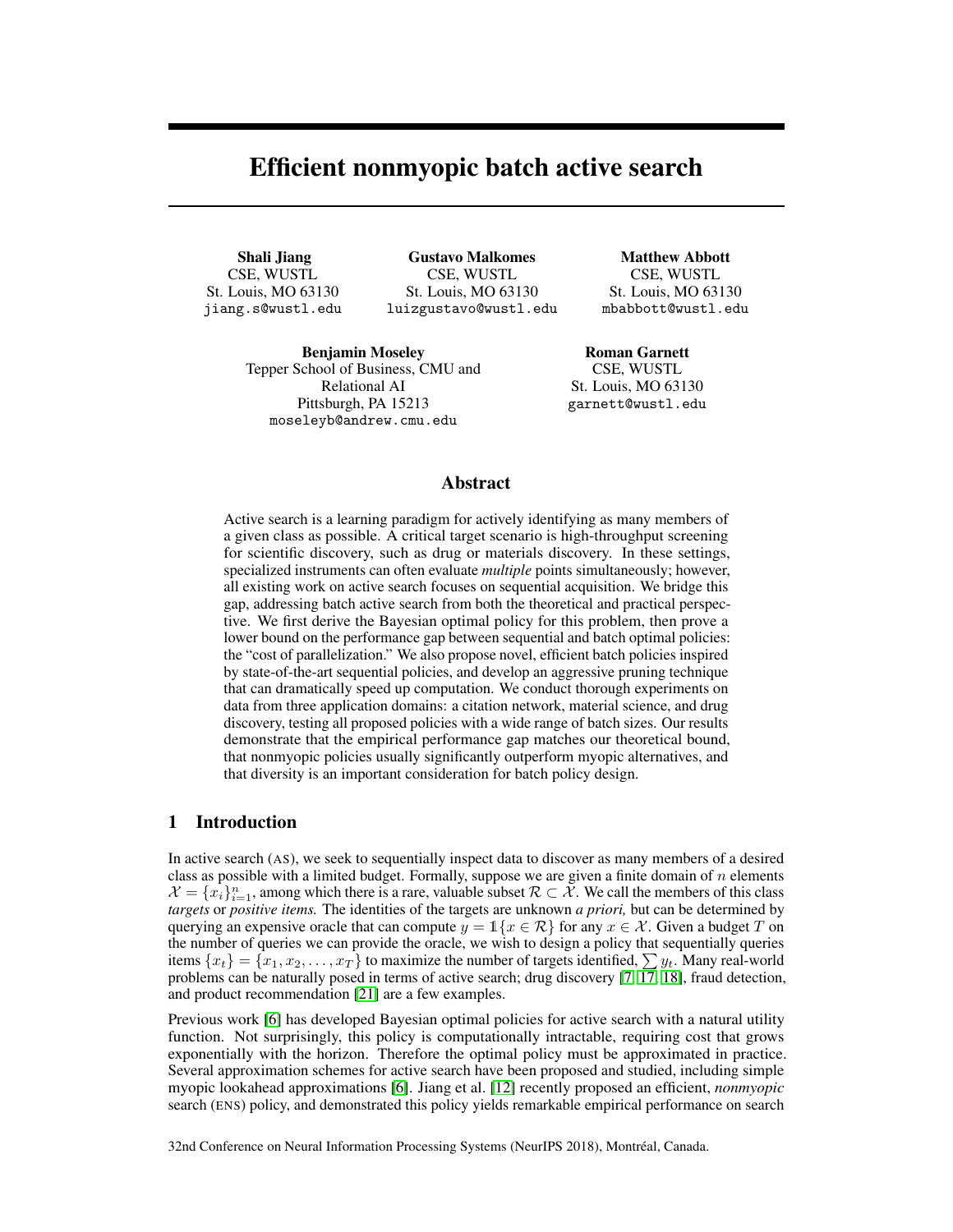problems from various domains, including drug and materials discovery. Although these policies are empirically effective, there is a large theoretical gap between the performance of the optimal policy and any efficient approximation: Jiang et al. [12] have shown that it is impossible to  $\alpha$ -approximate the expected performance of the optimal policy for any constant  $\alpha$  in polynomial time.

These previous investigations mentioned above all focused on *sequential active search* (SAS), where we query one point at a time. However, in many real applications, we can query a *batch* of multiple points simultaneously. For example, modern high-throughput screening technologies for drug discovery can process microwell plates containing 96+ compounds at a time. No policies designed for this batch active search setting are currently available. Previous work has produced batch policies for different active learning or search settings, which we will discuss in Section 4.

We investigate *batch active search* (BAS) from both the theoretical and practical perspectives. We first derive the Bayesian optimal policy for BAS, and show that its time complexity in general is dauntingly high, except in the trivial one-step (myopic) case. We then prove an asymptotic lower bound on the expected performance gap between the optimal sequential and batch policies.

Next we consider practical concerns such as effective policy design. We generalize the recently proposed efficient nonmyopic sequential policy (ENS) from [12] to the batch setting. The nonmyopia of ENS is automatically inherited, but efficiency is lost as the batch version involves combinatorial optimization (i.e., set function maximization). We propose and study two efficient approximation strategies. The first strategy is a sequential simulation, where we simulate sequential ENS to construct a batch using a fictional labeling oracle. The second strategy is greedily maximizing the marginal gain to our batch ENS score, motivated by our conjecture that the inherent batch score is submodular. We prove that sequential simulation of the one-step Bayesian optimal policy with a *pessimistic* oracle (i.e., one that always outputs negative labels) near-optimally maximizes the probability that *at least one point in the batch* is positive. This theoretical support of pessimism is in contrast to other settings such as Bayesian optimization, where pessimism has been used as a *heuristic* for batch policies.

We also improve the pruning techniques suggested by Jiang et al. [12] considerably to reduce the computational overhead of our proposed policies in practice. We demonstrate a connection with lazy evaluation [5] and show that our pruning strategy can provide a speedup of over 50 times in a drug discovery setting.

Finally, we conduct thorough experiments on data from three domains: a citation network, material science, and drug discovery. In total we study 14 policies: the one-step optimal batch policy, 12 sequential simulation policies (three sequential policies combined with four fictional oracles), and greedy maximization of the batch version of ENS. We observe that ENS-based (nonmyopic) policies almost always provide a significant improvement in performance. Two policies are particularly notable: sequential simulation of ENS with a pessimistic oracle and greedy maximization of batch ENS. The latter is shown to be more robust for larger batch sizes.

## 2 Bayesian optimal batch active search

We begin our investigation by establishing the *optimal* policy for batch active search using the framework of Bayesian decision theory. To cast batch active search into this framework, we express our preference over different datasets  $\mathcal{D} = \{(x_i, y_i)\}\)$  through a natural utility:  $u(\mathcal{D}) = \sum y_i$ , which simply counts the number of targets in  $\mathcal{D}$ . Occasionally we will use the notation  $u(Y)$ for  $u(\mathcal{D})$  when  $\mathcal{D} = (X, Y)$ . We now consider the problem of sequentially choosing a set of T (a given budget) points D with the goal of maximizing  $u(D)$ . In the batch setting, for each query we must select a batch of  $b$  points and will then observe all their labels at the same time. We use  $X_i = \{x_{i,1}, x_{i,2}, \ldots x_{i,b}\}\$  to denote a batch of points chosen during the *i*th iteration, and  $Y_i = \{y_{i,1}, y_{i,2}, \dots y_{i,b}\}\$  the corresponding labels. We use  $\mathcal{D}_i = \{(X_k, Y_k)\}_{k=1}^i$  to denote the observed data after  $i \leq t$  batch queries, where  $t = \lfloor T / b \rfloor$ .

We assume a probability model P is given, providing the posterior marginal probability  $Pr(y | x, D)$ for any point  $x \in \mathcal{X}$  and observed dataset D. At iteration  $i + 1$  (given observations  $\mathcal{D}_i$ ), the Bayesian optimal policy chooses a batch  $X_{i+1}$  maximizing the expected utility at termination, recursively assuming optimal continued behavior:

$$
X_{i+1} = \underset{X}{\arg \max} \mathbb{E}\big[u(\mathcal{D}_t \setminus \mathcal{D}_i) \mid X, \mathcal{D}_i\big].\tag{1}
$$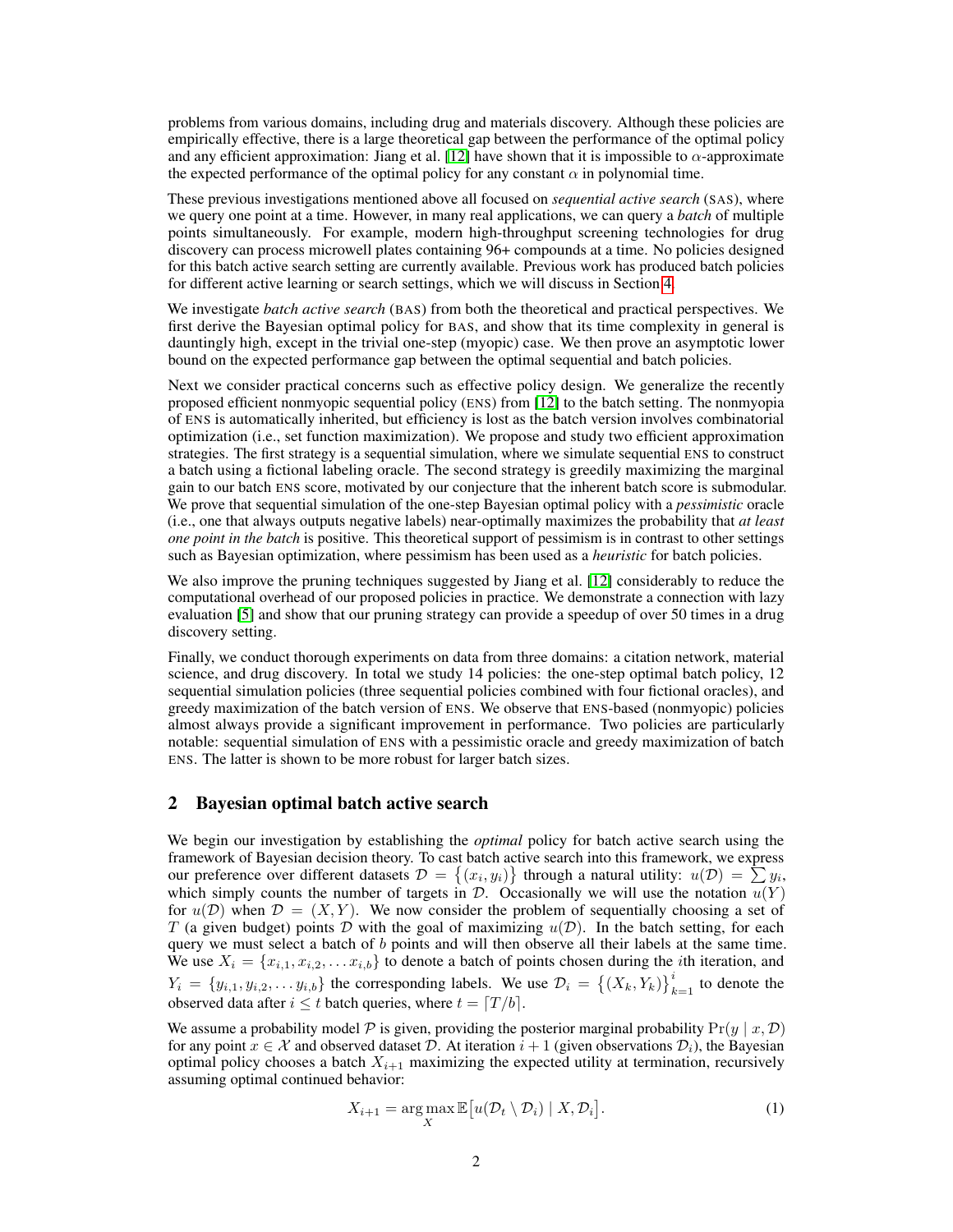Note that the additive nature of our chosen utility allows us to ignore the utility of the already gathered data in the expectation.

To derive the expected utility, we adopt the standard technique of backward induction, as used by for example Garnett et al. [6] to analyze the sequential case. The base case is when only one batch is left  $(i = t - 1)$ . The expected utility resulting from a proposed final batch X is then

$$
\mathbb{E}\big[u(\mathcal{D}_t \setminus \mathcal{D}_{t-1}) \mid X, \mathcal{D}_{t-1}\big] = \mathbb{E}_{Y|X, \mathcal{D}_{t-1}}\big[u(Y)\big] = \sum_{x \in X} \Pr(y = 1 \mid x, \mathcal{D}_{t-1}),\tag{2}
$$

where  $\mathbb{E}_{Y|X,\mathcal{D}_i}$  is the expectation over the joint posterior distribution of Y (the labels of X) conditioned on  $\mathcal{D}_i$ . In this case, designing the optimal batch (1) by maximizing the expected utility is trivial: we select the points with the highest probabilities of being targets, reflecting pure exploitation. This optimal batch can then be found in  $\mathcal{O}(n \log b)$  time using, e.g., min-heap of size b.

In general, when  $i \le t-1$ , the expected terminal utility resulting from choosing a batch X at iteration  $i + 1$  and acting optimally thereafter can be written as a Bellman equation as follows:

$$
\mathbb{E}\big[u(\mathcal{D}_t\setminus\mathcal{D}_i)\mid X,\mathcal{D}_i\big] = \sum_{x\in X} \Pr(y=1\mid x,\mathcal{D}_i) + \mathbb{E}_{Y|X,\mathcal{D}_i}\bigg[\max_{X'} \mathbb{E}\big[u(\mathcal{D}_t\setminus\mathcal{D}_{i+1})\mid X',\mathcal{D}_{i+1}\big]\bigg],\tag{3}
$$

where the first term represents the expected utility resulting immediately from the points in  $X$ , and the second part is the expected future utility from the following iterations.

The most interesting aspect of the Bayesian optimal policy is that these immediate and future reward components in (3) can be interpreted as automatically balancing exploitation (immediate utility) and exploration (expected future utility given the information revealed by the present batch).

However, without further assumptions on the joint label distribution  $P$ , exact maximization of (3) requires enumerating the whole search tree of the form  $\mathcal{D}_i \to X_{i+1} \to Y_{i+1} \to \cdots \to X_t \to Y_t$ . The branching factor of the X layers is  $\binom{n}{b}$ , as we must enumerate all possible batches. The branching factor of the Y layers is  $2^b$ , as we must enumerate all possible labelings of a given batch. So the total complexity of a naïve implementation computing the optimal policy at iteration  $i + 1$  would be a daunting  $\mathcal{O}((2n)^{b(t-i)})$ . The running time analysis in [6] is a special case of this result where  $b=1$ .

The optimal policy is clearly computationally infeasible, so we must resort to suboptimal policies to proceed in practice. One reasonable and practical alternative is to adopt a myopic lookahead approximation to the optimal policy. A *greedy* (one-step lookahead) approximation, which always maximizes the expected marginal gain in (2), constructs each batch by selecting the points with highest probability of being a target. We will refer to this policy as greedy-batch, and this will serve as a natural baseline batch policy for active search.

#### 2.1 Adaptivity gap

For purely sequential policies (i.e.,  $b = 1$ ), every point is chosen based on a model informed by all previous observations. However, for batch policies  $(b > 1)$ , points are typically chosen with less information available. For example, in the extreme case when  $b = T$ , every point in our budget must be chosen before we have observed anything, hence we might reasonably expect our search performance to suffer. Clearly there must be an inherent cost to batch policies compared to sequential policies due to a loss of adaptivity. How much is this cost?

We have proven the following lower bound on the inherent "cost of parallelism" in active search:

**Theorem 1.** *There exist active search instances with budget* T, such that  $\frac{OPT_1}{OPT_b}$  is  $\Omega(\frac{b}{\log T})$ , where  $OPT_x$  *is the expected number of targets found by the optimal batch policy with batch size*  $x \geq 1$ *.* 

*Proof sketch.* We construct a special type of active search instance where the location of a large trove of positives is encoded by a binary tree, and a search policy must take the correct path through the tree to decode a treasure map pointing to these points. We design the construction such that a sequential policy can easily identify the correct path by walking down the tree directed by the labels of queried nodes. A batch policy must waste a lot queries decoding the map as the correct direction is only revealed after constructing an entire batch. We show that even the optimal batch policy has a very low probability of identifying the location of the hidden targets quickly enough, so that the expected utility is much less than that of the optimal sequential policy. A detailed proof is given in the supplementary material. П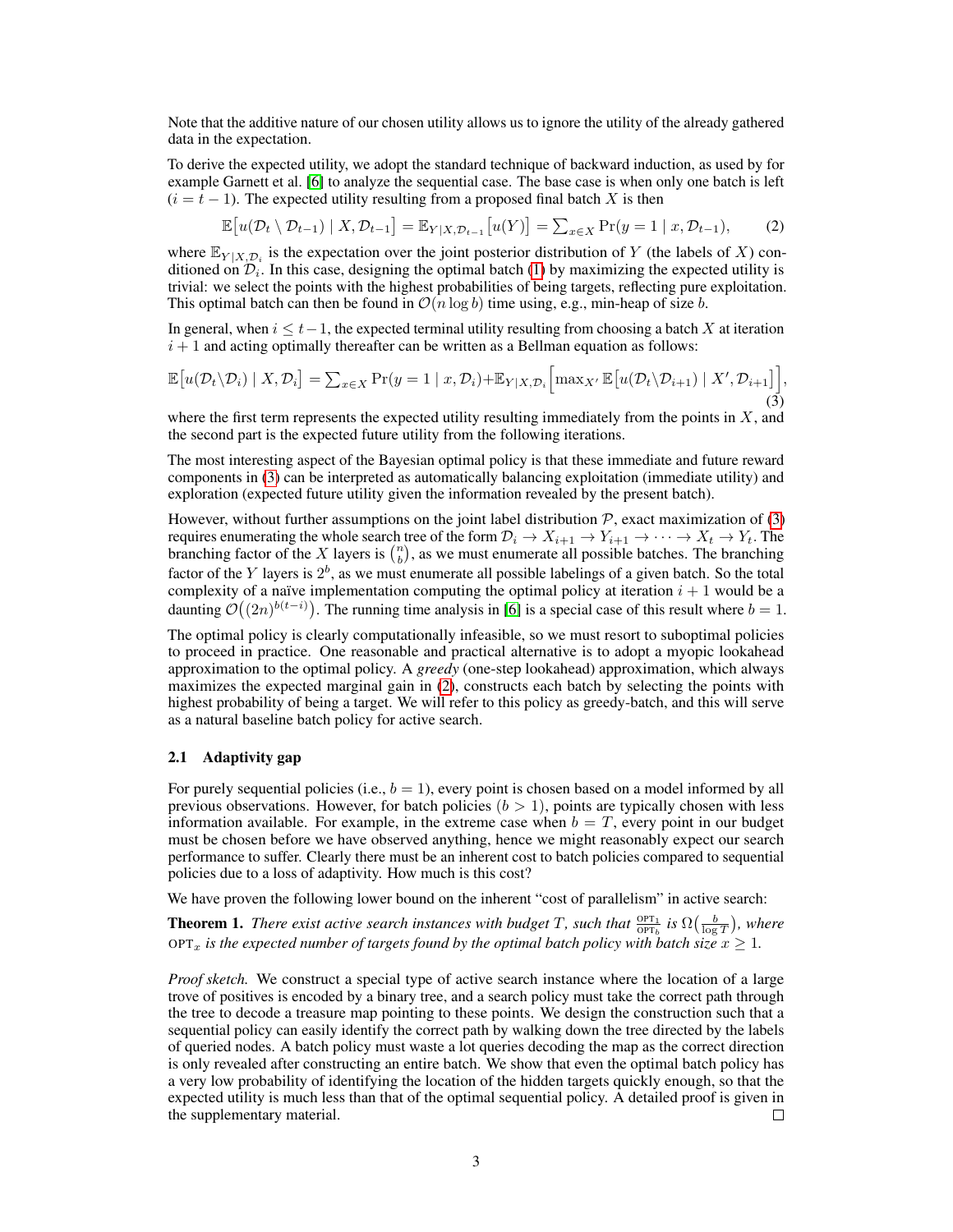Thus the expected performance ratio between optimal sequential and batch policies, also known as *adaptivity gap* in the literature [1], is lower bounded linearly in batch size. This theorem is not only of theoretical interest: it can also provide practical guidance on choosing batch sizes. Indeed, in drug discovery, modern high-throughput screening technologies provide many choices for batch sizes; understanding the inherent loss from choosing larger batch sizes provides valuable information regarding the tradeoff between efficiency and cost.

## 3 Efficient nonmyopic approximations

The greedy-batch policy is myopic in the sense that each decision represents pure exploitation: the future reward is always assumed to be zero, and the remaining budget is not taken into consideration. Here we will generalize a recently proposed nonmyopic sequential active search policy, ENS [12], to the batch setting and propose two techniques to approximately compute it.

Our proposed adaptation of ENS to batch setting can be motivated with the following question: how many targets would we expect to find if, after selecting the current batch, we spent the entire remaining budget simultaneously? If this were the case, then the maximum future utility could be computed without recursion:

$$
\mathbb{E}[u(\mathcal{D}_t \setminus \mathcal{D}_i) | X, \mathcal{D}_i] = \sum_{x \in X} \Pr(y = 1 | x, \mathcal{D}_i) + \mathbb{E}_{Y|X, \mathcal{D}_i}[\max_{X': |X'| = T - b - |\mathcal{D}_i|} \mathbb{E}[u(Y') | X', \mathcal{D}_i, X, Y]].
$$
 (4)

Note the optimal final action simply selects the points with the highest  $T - b - |\mathcal{D}_i|$  probabilities, allowing the expected future reward to be computed exactly and efficiently. We may use this insight to rewrite (4) as (using  $f(X | \mathcal{D}_i)$  as shorthand for the expected utility from selecting X given  $\mathcal{D}_i$ ):

$$
f(X \mid \mathcal{D}_i) = \sum_{x \in X} \Pr(y = 1 \mid x, \mathcal{D}_i) + \mathbb{E}_{Y \mid X, \mathcal{D}_i} \left[ \sum_{T-b-\mathcal{D}_i}^{\prime} \Pr(y' = 1 \mid x', \mathcal{D}_i, X, Y) \right].
$$
 (5)

Here we have adopted the notation  $\sum_{s=1}^{6}$  from [12] to denote the sum of the top s probabilities over the unlabeled points,  $x' \in \mathcal{X} \setminus (D_i \cup \overline{X})$ . Jiang et al. [12] gave a further interpretation of the ENS policy as approximating the optimal expected utility (3) by assuming that the remaining unlabeled points after this batch are conditionally independent, so that there is no need to recursively enumerate the search tree. This assumption might seem unrealistic at first, but when many *well-spaced* points are observed, we note they might approximately "D-separate" the remaining unlabeled points. Further, ENS naturally encourages the selection of well-spaced points (targeted exploration) in the initial state of the search [12].

The nonmyopia of (5) is automatically inherited in generalizing from sequential to batch setting due to explicit budget awareness. Unfortunately, the efficiency of the sequential ENS policy is not preserved. Direct maximization of  $(5)$  still requires combinatorial search over all subsets of size  $b$ . Moreover, to evaluate a given batch, we need to enumerate all its possible labelings ( $2^b$  in total) to compute the expectation in the second term. Accounting for the cost of conditioning and summing the top probabilities, the total complexity would be  $\mathcal{O}((2n)^b n \log T)$ .

We propose two strategies to tackle these computational problems below.

#### 3.1 Sequential simulation

The cost of computing the proposed batch policy has exponential dependence on the batch size  $b > 1$ . To avoid this, our first idea is to reduce BAS to SAS ( $b = 1$ ). We select points one at a time to add to a batch by maximizing the sequential ENS score (i.e., (5) with  $b = 1$ ). We then use some fictional labeling oracle  $\mathcal{L}: \mathcal{X} \to \{0,1\}$  to simulate its label and incorporate the observation into our dataset. We repeat this procedure until we have selected  $b$  points. Note that we could use this basic construction replacing ENS by any other sequential policy  $\pi$ , such as the one-step or two-step Bayesian optimal policies [6].

We will see that the behavior of the fictional labeling oracle has large influence on the behavior of resulting search policies. Here we will consider four fictional oracles: (1) sampling, where we randomly sample a label from its marginal distribution; (2) most-likely, where we assume the most-likely label; (3) pessimistic, where we always believe all labels are negative; and (4) optimistic, where always believe all labels are positive.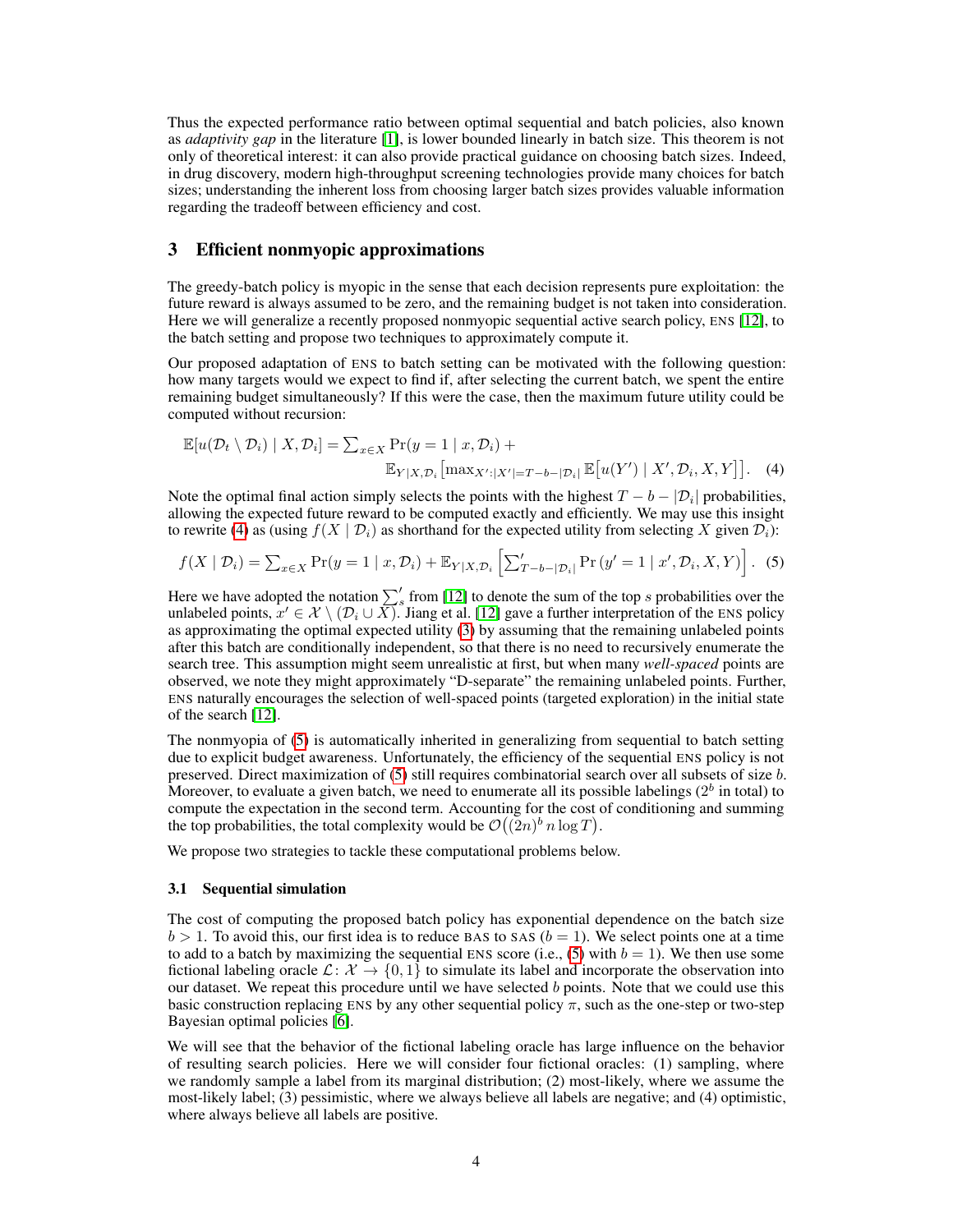Sequential simulation is a common *heuristic* in similar settings like batch Bayesian optimization, as we will discuss in detail in the next section. Here we provide some mathematical rationale of this procedure in a special case: the one-step optimal (greedy) search policy combined with the pessimistic oracle. This proposition is inspired by the work of Wang [23].

Proposition 1. *The batch constructed by sequentially simulating the greedy active search policy with a pessimistic oracle near-optimally maximizes the probability that* at least one *of the points in the batch is positive, assuming that marginal target probabilities of unlabeled points are nonincreasing when conditioning on a negative observation.*

*Proof sketch.* We show that the probability of a batch having at least one positive is a monotone submodular set function, and that sequentially simulating the one-step policy with the pessimistic oracle equivalently maximizes the marginal gain of this function. Therefore, it is near-optimal [16]. See the supplementary materials for a formal proof.

Note the assumption in this proposition simply means the probability model does not involve negative label correlations; the  $k$ -nn model used in our experiments satisfies this assumption.

With this result, it is not hard to see that sequentially simulating the greedy policy with an optimistic oracle greedily maximizes the probability that *all* points in the batch are positive. In this case, however, the corresponding set function is not submodular so we don't know if there are optimality guarantees.

Note we are not claiming that the objective of finding at least one positive serves as a good basis for batch active search; actually as we will see in our experiments, this is often much worse than other nonmyopic batch policies we propose. However, we believe this result provides theoretical insight that could shed light on other batch policies under similar settings. For example, this policy can be considered as an active search counterpart of a batch version of *probability of improvement* for Bayesian optimization [13].

#### 3.2 Greedy approximation

Our second strategy is motivated by our conjecture that (5) is a monotone submodular function under reasonable assumptions. If that is the case, then again a *greedy* batch construction returns a batch with near-optimal score [16]. We therefore propose to use a greedy algorithm to sequentially construct the batch by maximizing the marginal gain. That is, we begin with an empty batch  $X = \emptyset$ . We then sequentially add b points by adding the point maximizing the marginal gain:

$$
x = \arg \max_{x} \Delta_f(x \mid X), \tag{6}
$$

where

$$
\Delta_f(x \mid X) = f(X \cup \{x\} \mid \mathcal{D}_i) - f(X \mid \mathcal{D}_i). \tag{7}
$$

When  $b$  is large, this procedure is still expensive to compute due to the expectation term in  $(5)$ , requiring  $\mathcal{O}(2^b)$  operations to compute exactly. Here we approximate the expectation using Monte Carlo sampling with a small set of samples of the labels. Specifically, given a batch of points  $X$ , we approximate (5) with samples  $S = {\tilde{Y} : \tilde{Y} \sim Y \mid X, \mathcal{D}_i}$ :

$$
f(X \mid \mathcal{D}_i) \approx \sum_{x \in X} \Pr(y = 1 \mid x, \mathcal{D}_i) + \frac{1}{|S|} \sum_{Y \in S} \left[ \sum_{T-b-|\mathcal{D}_i|}^{\prime} \Pr(y' = 1 \mid x', \mathcal{D}_i, X, Y) \right].
$$
 (8)

We will call the batch policy described above batch-ENS. Note batch-ENS using *one* sample of the labels in a batch is similar to sequential simulation of ENS with the sampling oracle, though the two policies are motivated in different ways.

#### 3.3 Implementation and pruning

We adopt  $k$ -nn as our probability model, so the tricks described in 3.2 of [12] can be adopted. The time complexity per iteration for sequential simulation of ENS is  $\mathcal{O}(n(\log n+m \log m+T))$ , where n is the total number of points,  $m$  is the maximum number of points that can be influenced by any point with the  $k$ -nn model, and  $T$  is the total budget. For batch-ENS, the time complexity at each iteration is also the same as ENS for each sample, so the complexity increases linearly as the number of samples. Note with  $2<sup>s</sup>$  samples, (8) can be exactly computed for the first  $s + 1$  points; so the complexity for selecting the jth point of a batch would be  $\mathcal{O}(\min(2^{j-1}, 2^s) n(\log n + m \log m + T)).$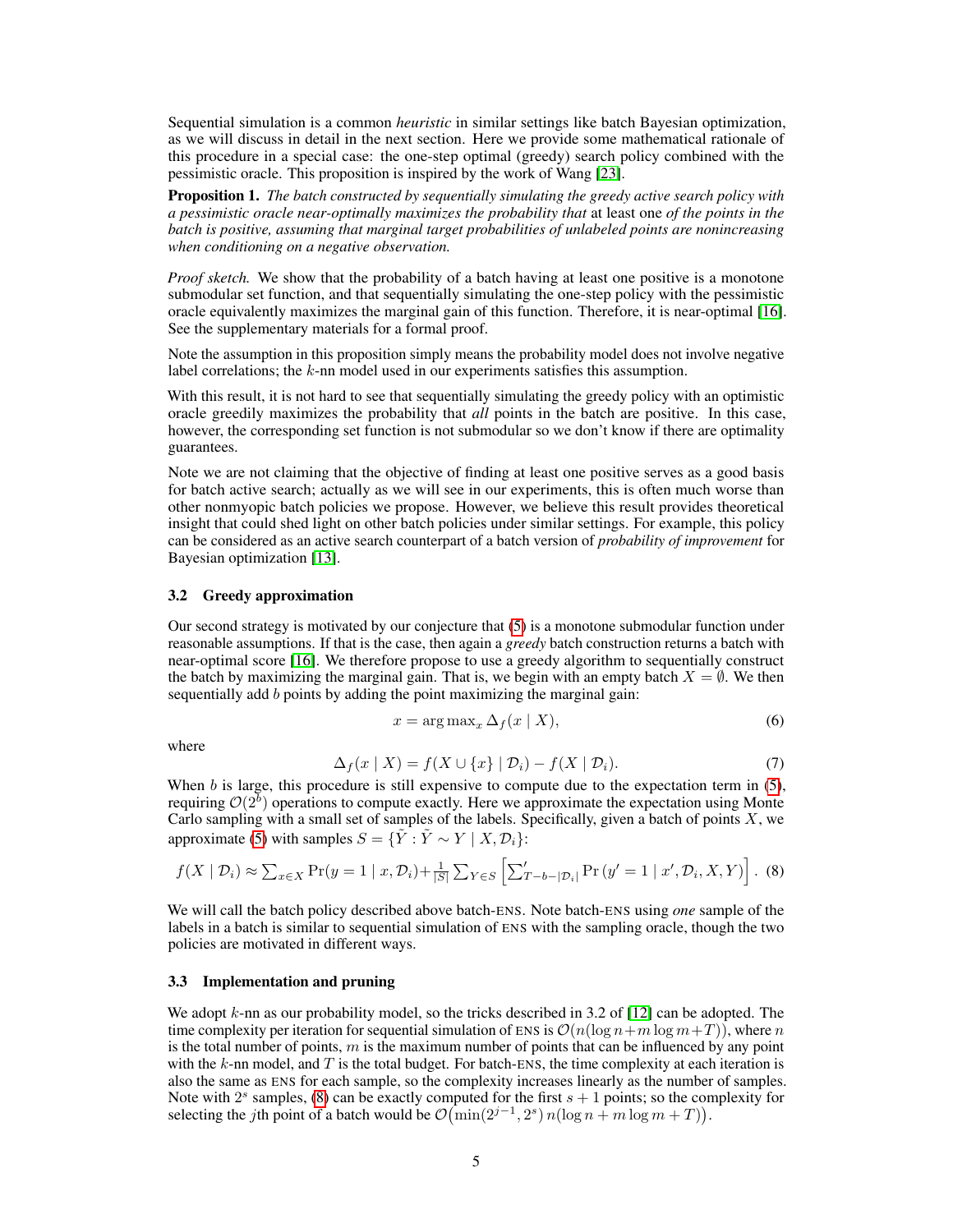We also improve the bounding and pruning strategy developed in [12], and our new procedure is now similar in spirit to *lazy evaluation* [5]. On drug discovery datasets, on average over 98% of the candidate points can be pruned in each iteration, a speedup of over 50 times. Details and results regarding the effectiveness of pruning in practice can be found in the supplemental material.

## 4 Related work

Active search (AS) and its variants have been the subject of a great deal of recent work [6, 7, 12, 14, 15, 22, 24–27]; nevertheless, to the best of our knowledge, this is the first study on batch active search under this particular setting.

Warmuth et al. [25, 26] considered a different goal of batch active search: to find all or a given number of actives as soon as possible. Our goal, in contrast, is to find as many actives as possible in a given budget, which encourages more nonmyopic planning. Their proposed batch policy is to pick the most-likely positive points (those farthest from an SVM hyperplane), which is quite different from our more-principled approach using Bayesian decision theory. Their policy is an analog of the one-step (greedy) myopic policy in our treatment, which performs poorly as we will show in Section 5.

Active search is a specific realization of active learning (AL). Though highly related, AL and AS have fundamentally different goals: learning an accurate model versus retrieving positive examples. One might argue that AS can be reduced to AL by first learning the decision boundary, then just collecting the predicted positive examples. However, it is often the case that the given budget is far from enough for an accurate model to be learned, and we must have more-elegant approaches to balance exploration and exploitation. Good AL policies could perform poorly in AS: Warmuth et al. [25] compared several variants of uncertainty sampling (arguably one of the most popular AL policies) with greedy AS policies, and demonstrated that the greedy policies performed much better in terms of retrieving active compounds. Jiang et al.  $[12]$  showed a  $k$ -nn classification model trained on 10 times more data still retrieved significantly fewer positives than a simple greedy AS policy. In their supplementary materials, they also showed that uncertainty sampling performed much worse than the greedy policy given the same budget.

Batch policies have been studied extensively in active learning [2–4, 11]. In particular, Chen and Krause [3] proposed an adaptive submodular objective function, and chose points greedily by maximizing the marginal gain. This algorithm is similar in spirit to our batch-ENS policy, though it is not known whether the batch-ENS function is submodular. They also proved a result similar in spirit to our Theorem 1 (also called "adaptivity gap" in [1]) to show that the price of parallelism is bounded irrespective of batch sizes. This theorem holds under the stochastic submodular maximization setting where the outcomes of variables are independent, which certainly does not apply in our case.

AS can be considered as Bayesian optimization (BO) with binary observations and cumulative reward maximization on a finite domain. Numerous batch BO policies have been studied [8–10, 28] Ginsbourger et al. [8, 9] proposed  $q$ -EI, in which q points are selected simultaneously to maximize the expected improvement. They also used sequential simulation to optimize the  $q$ -EI objective, and proposed two heuristic "fictional oracles" called the Kriging believer (KB) and constant liar (CL). KB sets the label of a chosen point to its posterior mean, and CL sets the label to be a chosen constant, such as the maximum, mean, or minimum of the observed values so far. This is similar to our pessimistic or optimistic oracles.

Active search is also related to the multi-armed bandit (MAB) setting if a point is considered an arm and each point can only be pulled once. In the Gaussian process (GP) bandit optimization setting, Desautels et al. [5] proposed GP-BUCB, a batch extension of the GP-UCB policy [19]. They also construct the batch by sequentially simulating the GP-UCB policy, where the values of the selected points are "hallucinated" with the posterior mean, equivalent to the Kriging believer heuristic for  $q$ -EI. A similar strategy was adopted also in [27] to identify the compounds with the top- $k$  continuousvalued binding activities against an identified biological target. These approaches don't directly apply to our setting, where the target values are binary. In fact, Jiang et al. [12] showed that a UCB-style policy adapted to the Bernoulli setting performs worse than a myopic two-step policy on a range of problems in their supplementary material.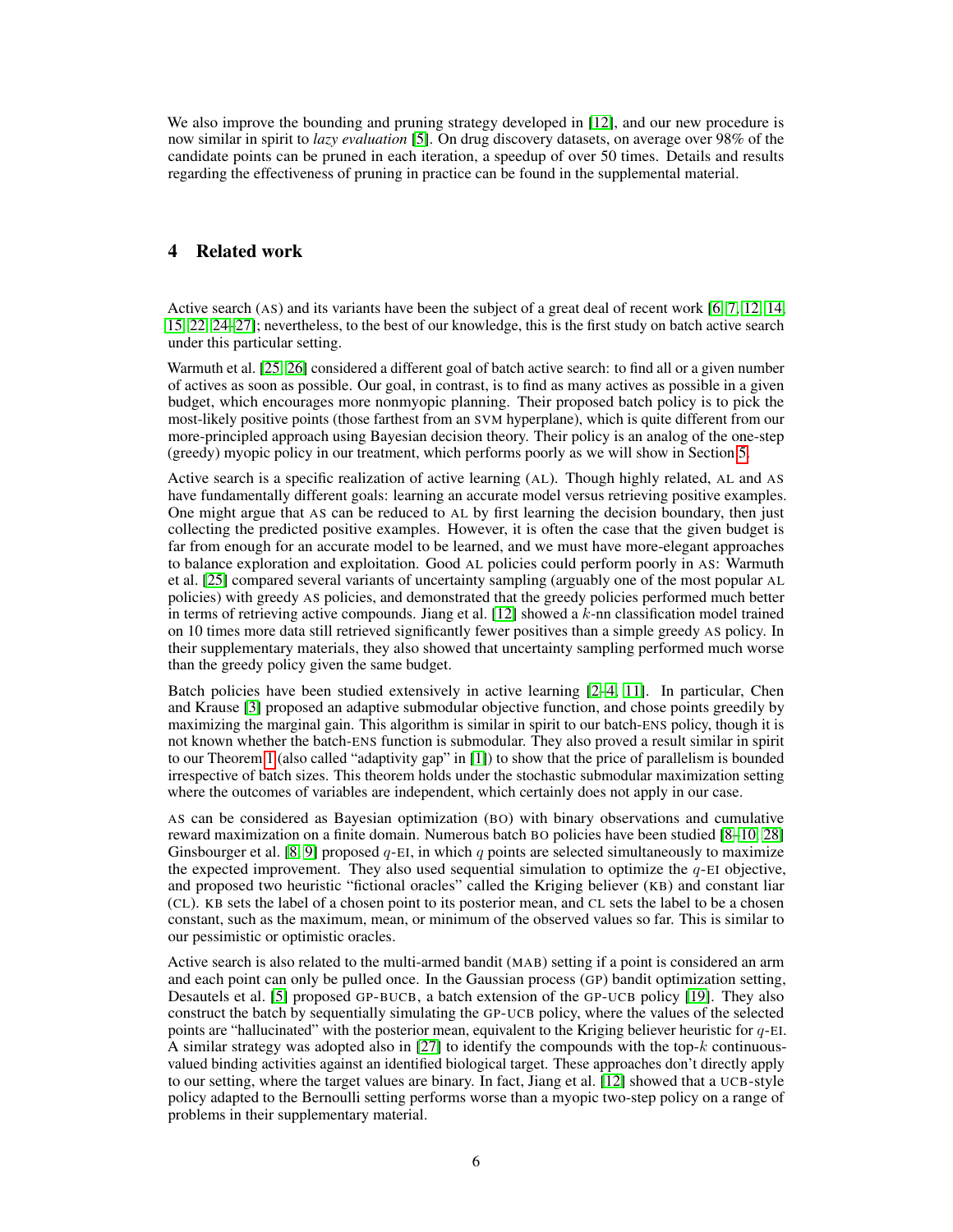Table 1: Results for drug discovery data: Average number of positive compounds found by the baseline *uncertain-greedy* batch, greedy-batch, sequential simulation and batch-ENS policies. Each column corresponds to a batch size, and each row a policy. Each entry is an average over 200 experiments (10 datasets by 20 experiments). The budget  $T$  is 500. Highlighted are the best (bold) for each batch size and those that are not significantly worse (blue italic) than the best under one-sided paired *t*-tests with significance level  $\alpha = 0.05$ .

|                | 1     | 5     | 10    | 15    | 20    | 25    | 50    | 75    | 100   |
|----------------|-------|-------|-------|-------|-------|-------|-------|-------|-------|
| <b>UGB</b>     | -     | 257.6 | 257.9 | 258.3 | 250.1 | 246.0 | 218.8 | 206.2 | 172.1 |
| greedy         | 269.8 | 268.1 | 264.1 | 261.6 | 258.2 | 257.0 | 240.1 | 227.2 | 208.2 |
| ss-one-1       | 269.8 | 260.7 | 254.6 | 245.2 | 233.6 | 223.4 | 200.8 | 182.9 | 178.9 |
| ss-one-m       | 269.8 | 264.5 | 257.7 | 250.0 | 244.4 | 236.5 | 211.7 | 195.4 | 179.4 |
| ss-one-s       | 269.8 | 266.8 | 261.3 | 256.7 | 248.7 | 244.1 | 214.9 | 202.4 | 181.3 |
| ss-one-0       | 269.8 | 268.1 | 264.1 | 261.6 | 258.2 | 257.0 | 240.1 | 227.2 | 208.2 |
| ss-two-1       | 281.1 | 237.1 | 219.8 | 210.8 | 212.1 | 196.2 | 172.1 | 158.8 | 152.9 |
| ss-two-m       | 281.1 | 252.6 | 246.4 | 237.2 | 232.9 | 225.1 | 200.2 | 181.6 | 167.2 |
| ss-two-s       | 281.1 | 248.9 | 242.5 | 235.3 | 226.6 | 219.2 | 196.7 | 175.3 | 158.3 |
| $ss$ -two- $0$ | 281.1 | 252.5 | 247.6 | 247.9 | 244.4 | 240.4 | 225.6 | 213.8 | 199.1 |
| $ss-ENS-1$     | 295.1 | 269.4 | 247.9 | 227.2 | 223.1 | 210.3 | 185.3 | 152.6 | 148.7 |
| ss-ENS-m       | 295.1 | 293.8 | 290.2 | 285.3 | 281.6 | 274.4 | 249.4 | 217.2 | 203.1 |
| $SS-ENS-S$     | 295.1 | 289.9 | 278.3 | 269.8 | 262.6 | 255.0 | 220.8 | 185.5 | 161.2 |
| $ss-ENS-0$     | 295.1 | 293.6 | 289.1 | 288.1 | 287.5 | 280.7 | 269.2 | 257.2 | 241.0 |
| batch-ENS-16   | 295.1 | 300.8 | 296.2 | 293.9 | 292.1 | 288.0 | 275.8 | 272.3 | 252.9 |
| batch-ENS-32   | 295.1 | 300.8 | 295.5 | 297.9 | 290.6 | 288.8 | 281.4 | 275.5 | 263.5 |

# 5 Experiments

In this section, we comprehensively compare all our 14 proposed policies: (1) greedy-batch, coded as "greedy"; (2–13) sequential simulation, coded as "ss-P-O", where P (for policy) could be "one" (for one-step), "two" (for two-step), or "ENS", and O (for oracle) could be "s" (sampling), "m" (mostlikely), "0" (pessimistic, i.e., always-0), or "1" (optimistic, i.e., always-1); (14) batch-ENS. Suggested by one of the the anonymous reviewers, we also compare these policies against another naïve baseline, which we call *uncertain-greedy* batch (UGB), where we build batches that simultaneously encourage exploration and exploitation by combining the most uncertain points and the highest probability points. We use a hyperparamter  $r \in (0, 1)$  to control the proportion, choosing the most uncertain points for  $100r\%$  of the batch, and greedy points for the remaining  $100(1 - r)\%$  of the batch. We run this policy for  $r \in \{0.1, 0.2, \ldots, 0.9\}$ , and show the best result among them. We implement all these policies with the MATLAB active learning toolbox.<sup>1</sup> Following Jiang et al. [12], we consider data from three application domains: a citation network, material science, and drug discovery. Similar patterns could be found on the three domains, so we mainly present the results for 10 drug discovery datasets in the main text. Results for other datasets are detailed in the supplemental material. We use k nearest neighbor (k-nn) with  $k = 100$  as our probability model for the drug discovery datasets, and  $k = 50$  for the other two datasets (following the studies in [7, 12]).

#### 5.1 Drug discovery

We conduct our main investigation on a drug discovery application. In this application, our goal is to find chemical compounds that exhibit binding activity with a target protein. Each target protein defines an active search problem. We consider the first ten of the 120 datasets used in [7, 12] and only the ECFP4 fingerprint, which showed the best performance in those studies. These datasets share a pool of 100 000 negative compounds randomly selected from the ZINC database [20]. The number of positives of the ten datasets varies from 221 to 1024, with mean 553.

For each dataset, we start with one random initial positive seed observation and repeat the experiment 20 times. We test for batch sizes  $b \in \{5, 10, 15, 20, 25, 50, 75, 100\}$ , we also show the results for sequential search ( $b = 1$ ) as a reference. The budget is set as  $T = 500$ . We test batch-ENS with

<sup>1</sup> https://github.[com/rmgarnett/active\\_learning](https://github.com/rmgarnett/active_learning)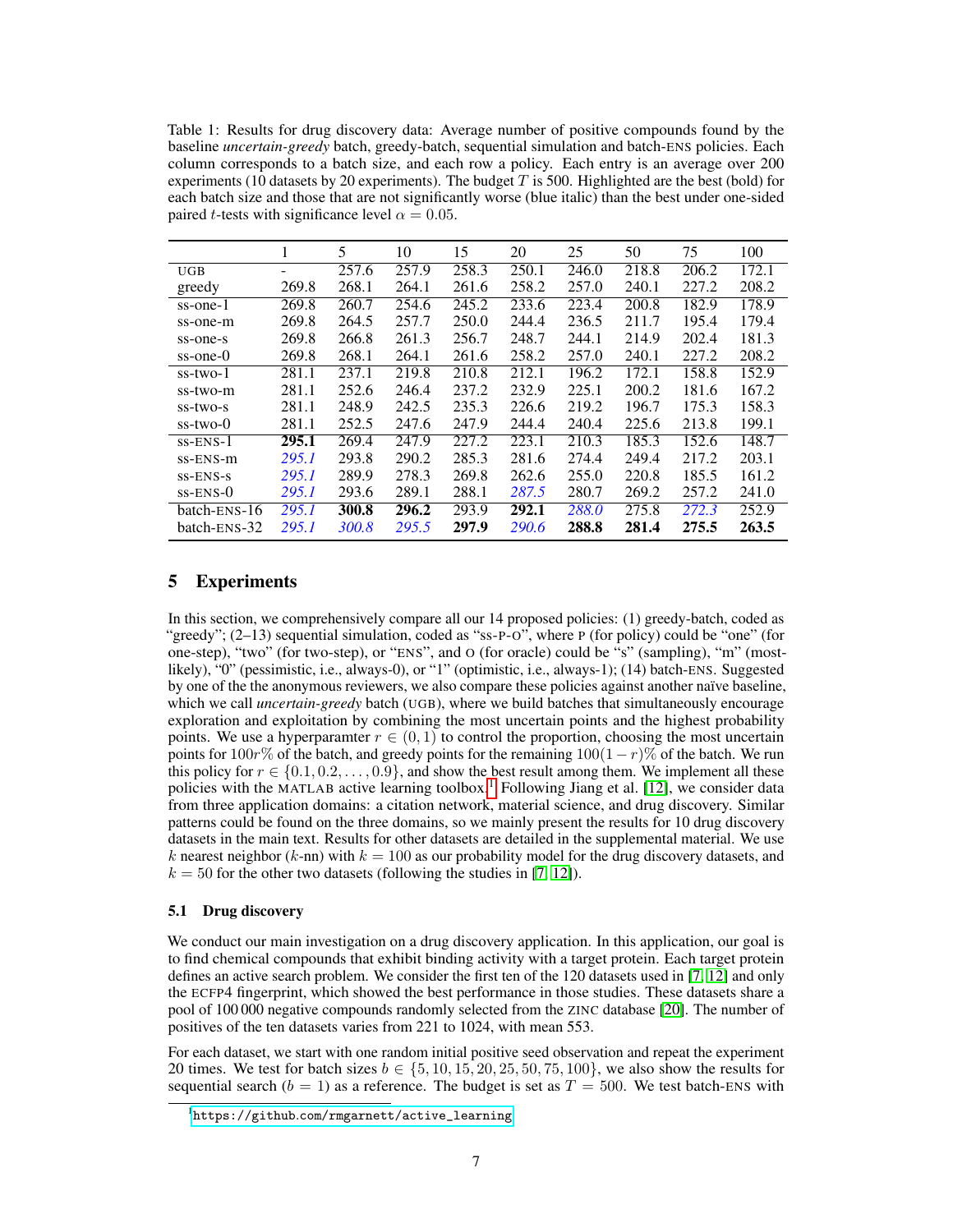

Figure 1: (a) Average performance ratio between sequential policies and batch policies, as a function of batch size, produced using averaged results in Table 1. (b) Progressive probabilities of the chosen points of greedy and batch-ENS-32, averaged over results for batch size 50 on all 10 drug discovery datasets and 20 experiments each.

16 and 32 samples, coded as batch-ENS-16 and batch-ENS-32. We show the number of positive compounds found in Table 1, averaged over the 10 datasets and 20 experiments each, so each entry in the table is an average over 200 experiments. We highlight the best result for each batch size in boldface. We conduct a paired  $t$ -test for each other policy against the best one, and also emphasize those that are not significantly worse than the best with significance level  $\alpha = 0.05$  in blue italics.

We highlight the following observations. (1) The performance decreases as the batch size increases. (2) Nonmyopic policies are consistently better than myopics ones; in particular, batch-ENS is a clear winner. (3) For sequential simulation policies, the pessimistic oracle is almost always the best.

For batch-ENS, we find batch-ENS with 32 samples often performs better than with 16, especially for larger batch sizes. We have run batch-ENS for  $b = 50$  with  $N \in \{2, 4, 8, 16, 32, 64\}$  (see supplemental material), and find that the performance improves considerably as the number of samples increases, but the magnitude of this improvement tends to decrease with larger numbers. We believe 32 label samples offers a good tradeoff between efficiency and accuracy for  $b = 50$ .

#### 5.2 Discussion

We now discuss our observations in more detail. First we see all our proposed policies perform better than the heuristic uncertain-greedy batch, even if we optimistically assume the best hyperparameter of this policy (not to mention we hardly know what the best hyperparameter should be in practice). Our framework based on Bayesian decision theory offers a more principled approach to batch active search (especially batch-ENS); and our methods are effectively hyperparameter-free (except the number of samples used in batch-ENS). In the following, we elaborate on the three observations.

Empirical adaptivity gap. Regardless of what policy is used, the performance in general degrades as the batch size increases. But how fast? We average the results in Table 1 over all policies for each batch size b as an empirical surrogate for  $\text{OPT}_b$  in Theorem 1, and plot the resulting surrogate value of  $\frac{OPT_1}{OPT_b}$  as a function of b in Figure 1a. Although these policies are not optimal, the empirical performance gap matches our theoretical linear bound surprisingly well. Similar results for different budgets on a different dataset are shown in the supplemental material. These results could provide valuable guidance on choosing batch sizes.

Despite the overall trends in our results, we see some interesting exceptions. That is, batch-ENS with batch size 5 is significantly better than that with batch size 1, with a p-value of  $0.02$  under a one-sided paired t-test. This is counterintuitive based on our analysis regarding the adaptivity gap. We conjecture that batch-ENS with larger batch sizes forces more (but not too much) exploration, potentially improving somewhat on sequential ENS in practice.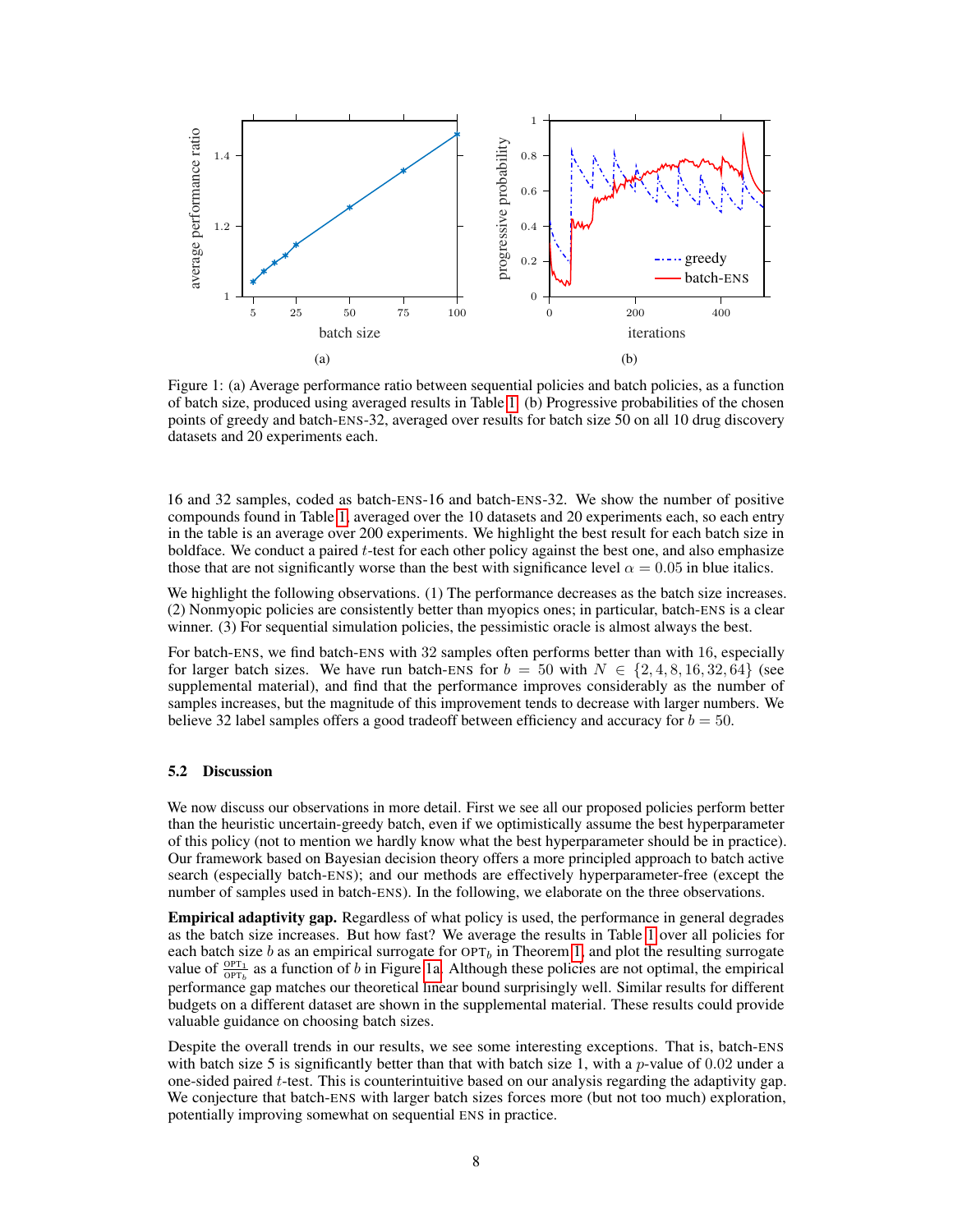Why is the pessimistic oracle better? Among the four fictional oracles, the pessimistic one usually performs the best for sequential simulation. When combined with a greedy policy, we have provided some mathematical rationale in Proposition 1: sequential simulation then near-optimally maximizes the probability of unit improvement, which is a reasonable criterion. Intuitively, by always assuming the previously added points to be negative, the probabilities of nearby points are lowered, offering a repulsive force compelling later points to be located elsewhere, leading to a more diverse batch. This mechanism could help better explore the search space.

This hypothesis is verified by quantifying the diversity of the chosen batches. Specifically, for each batch B, for any  $x_i, x_j \in \mathcal{B}$ , we compute the rank of  $x_j$  according to increasing distance to  $x_i$ , and average the ranks for all pairs as the diversity score of this batch. We use rank instead of distance for invariance to scale. We find that the diversity scores of the chosen batches align perfectly well with batch active search performance. Details can be found in the supplemental material. Note this coincides with the idea of explicitly using repulsion to create a diverse batch, which has been adopted in similar settings such as Bayesian optimization [10].

Myopic vs. nonmyopic behavior. Nonmyopic policies (ENS-based) almost always perform better than myopic policies. This certainly matches our expectation as nonmyopic policies are always cognizant of the budget and hence can better trade off exploration and exploitation [12]. To gain some insight into the nature of this myopic/nonmyopic behavior, in Figure 1b we plot the probabilities of the points chosen (at the iteration of being chosen) by the greedy and batch-ENS-32 policies for batch size 50 across the drug discovery datasets. Corresponding plots for other policies are shown in the supplemental material. First, in each batch, the trend for greedy is not surprising, since every batch represents the top-50 points ordered by probabilities. For batch-ENS, there is no such trend except in the last batch, where batch-ENS naturally degenerates to greedy behavior. Second, along the whole search process, greedy has a decreasing trend, likely due to over-exploitation in early stages. On the other hand, batch-ENS has an increasing trend. This could be partly due to more and more positives being found. More importantly, we believe this trend is in part a reflection of the nonmyopia of batch-ENS: in early stages, it tends to explore the search space, so low probability points might be chosen. As the remaining budget diminishes, it becomes more exploitive; in particular, the last batch is purely exploitive.

# 6 Conclusion

We have completed the first study on batch active search, where the goal is to find as many positives as possible in a given labeling budget. We derived the Bayesian optimal policy for batch active search, and proved a lower bound, linear in batch size, on the performance gap between optimal sequential and batch policies. This was shown to match empirical results.

We then generalized a recently proposed efficient nonmyopic search (ENS) policy to the batch setting and proposed two approaches to approximately solving the batch version of ENS: sequential simulation with fictional labeling oracles and greedy set function maximization. We conducted comprehensive experments on data from three application domains evaluating all fourteen proposed policies. Results show that nonmyopic policies perform significantly better than myopic ones. By analyzing the results, we gained a deeper understanding of the nonmyopic behavior and find diversity to be an importantant consideration for batch policy design. We believe our theoretical and emprical analysis constitute a valuable step towards more-effective application of (batch) active search in various important domains such as drug discovery and materials science.

## Acknowledgments

We would like to thank all the anonymous reviewers for valuable feedbacks. SJ, GM, and RG were supported by the National Science Foundation (NSF) under award number IIA–1355406. GM was also supported by the Brazilian Federal Agency for Support and Evaluation of Graduate Education (CAPES). MA was supported by NSF under award number CNS–1560191. BM was supported by a Google Research Award and by NSF under awards CCF–1830711, CCF–1824303, and CCF–1733873.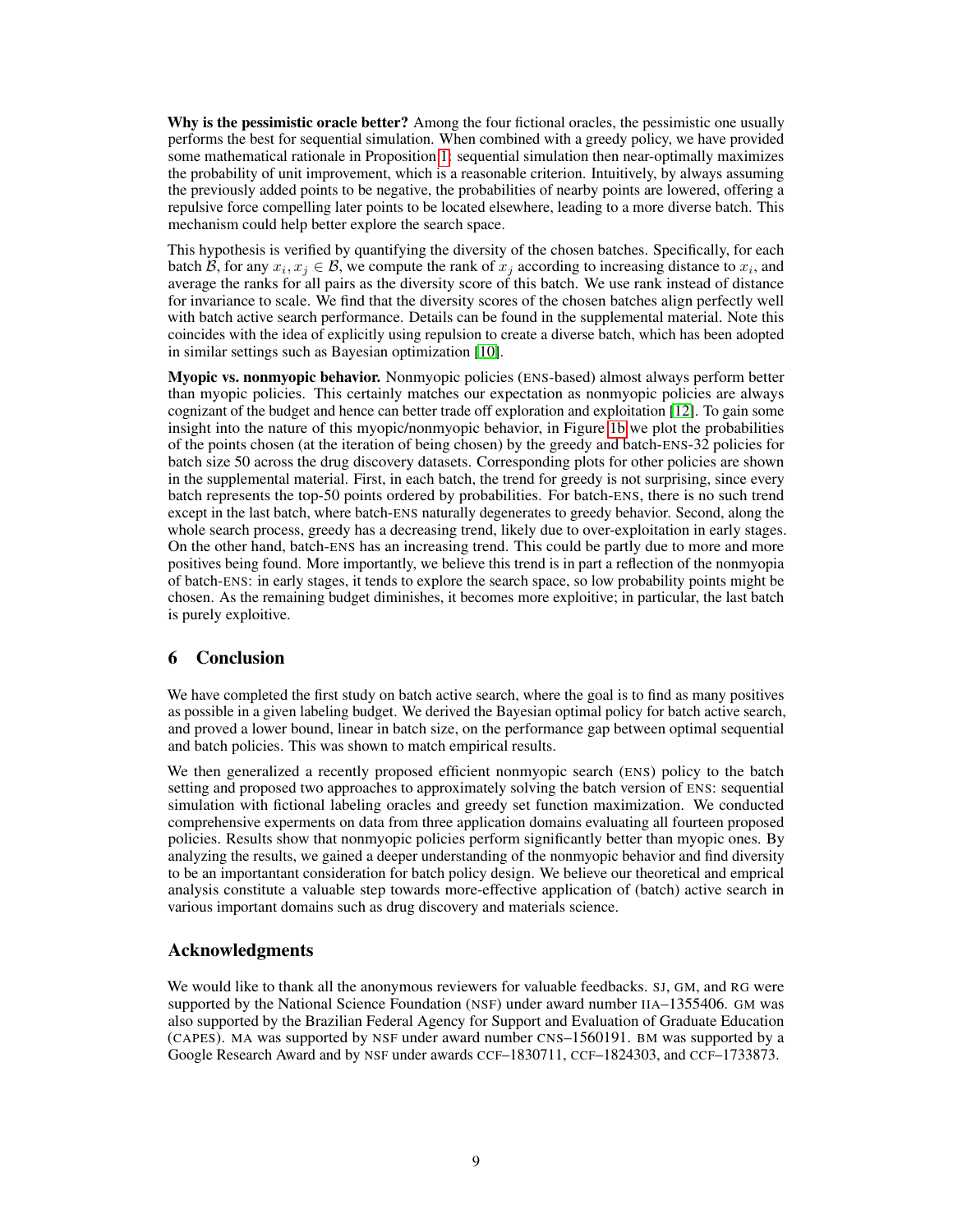## References

- [1] A. Asadpour, H. Nazerzadeh, and A. Saberi. Stochastic Submodular Maximization. In C. Papadimitriou and S. Zhang, editors, *International Workshop on Internet and Network Economics (*WINE *2008)*, volume 5385 of *Lecture Notes in Computer Science*, pages 477–489. Springer– Verlag, 2008.
- [2] S. Chakraborty, V. Balasubramanian, and S. Panchanathan. Adaptive Batch Mode Active Learning. *IEEE Transactions on Neural Networks and Learning Systems*, 26(8):1747–1760, 2015.
- [3] Y. Chen and A. Krause. Near-optimal Batch Mode Active Learning and Adaptive Submodular Optimization. In S. Dasgupta and D. McAllester, editors, *Proceedings of the 30th International Conference on Machine Learning (*ICML *2013)*, volume 28 of *Proceedings of Machine Learning Research*, pages 160–168, 2013.
- [4] N. V. Cuong, W. S. Lee, N. Ye, K. M. A. Chai, and H. L. Chieu. Active Learning for Probabilistic Hypotheses Using the Maximum Gibbs Error Criterion. In C. J. C. Burges, L. Bottou, M. Welling, Z. Ghahramani, and K. Q. Weinberger, editors, *Advances in Neural Information Processing Systems 26 (*NIPS *2013)*, pages 1457–1465, 2013.
- [5] T. Desautels, A. Krause, and J. W. Burdick. Parallelizing Exploration-Exploitation Tradeoffs in Gaussian Process Bandit Optimization. *Journal of Machine Learning Research*, 15(Dec): 4053–4103, 2014.
- [6] R. Garnett, Y. Krishnamurthy, X. Xiong, J. G. Schneider, and R. P. Mann. Bayesian Optimal Active Search and Surveying. In *Proceedings of the 29th International Conference on Machine Learning (*ICML *2012)*, 2012.
- [7] R. Garnett, T. Gärtner, M. Vogt, and J. Bajorath. Introducing the 'active search' method for iterative virtual screening. *Journal of Computer-Aided Molecular Design*, 29(4):305–314, 2015.
- [8] D. Ginsbourger, R. Le Riche, and L. Carraro. A Multi-points Criterion for Deterministic Parallel Global Optimization based on Gaussian Processes. Technical report, 2008. hal-00260579.
- [9] D. Ginsbourger, R. Le Riche, and L. Carraro. Kriging is Well-Suited to Parallelize Optimization. In Y. Tenne and G. C. K., editors, *Computational Intelligence in Expensive Optimization Problems*, volume 2 of *Adaptation Learning and Optimization*, pages 131–162. Springer–Verlag, 2010.
- [10] J. González, Z. Dai, P. Hennig, and N. Lawrence. Batch Bayesian Optimization via Local Penalization. In A. Gretton and C. C. Robert, editors, *Proceedings of the 19th Artificial Intelligence and Statistics (*AISTATS *2016)*, volume 51 of *Proceedings of Machine Learning Research*, pages 648–657, 2016.
- [11] S. C. Hoi, R. Jin, J. Zhu, and M. R. Lyu. Batch Mode Active Learning and Its Application to Medical Image Classification. In W. Cohen and A. Moore, editors, *Proceedings of the 23rd International Conference on Machine Learning (*ICML *2006)*, pages 417–424, 2006.
- [12] S. Jiang, G. Malkomes, G. Converse, A. Shofner, B. Moseley, and R. Garnett. Efficient Nonmyopic Active Search. In D. Precup and Y. W. Teh, editors, *Proceedings of the 34th International Conference on Machine Learning (*ICML *2017)*, volume 70 of *Proceedings of Machine Learning Research*, pages 1714–1723, 2017.
- [13] H. J. Kushner. A New Method of Locating the Maximum Point of an Arbitrary Multipeak Curve in the Presence of Noise. *Journal of Basic Engineering*, 86(1):97–106, 1964.
- [14] Y. Ma, T.-K. Huang, and J. G. Schneider. Active Search and Bandits on Graphs using Sigma-Optimality. In M. Meila and T. Heskes, editors, *Proceedings of the 31st Conference on Uncertainty in Artificial Intelligence (*UAI *2015)*, pages 542–551, 2015.
- [15] Y. Ma, D. J. Sutherland, R. Garnett, and J. G. Schneider. Active Pointillistic Pattern Search. In G. Lebanon and S. V. N. Vishwanathan, editors, *Proceedings of the 18th International Conference on Artificial Intelligence and Statistics (*AISTATS *2015)*, volume 38 of *Proceedings of Machine Learning Research*, pages 672–680, 2015.